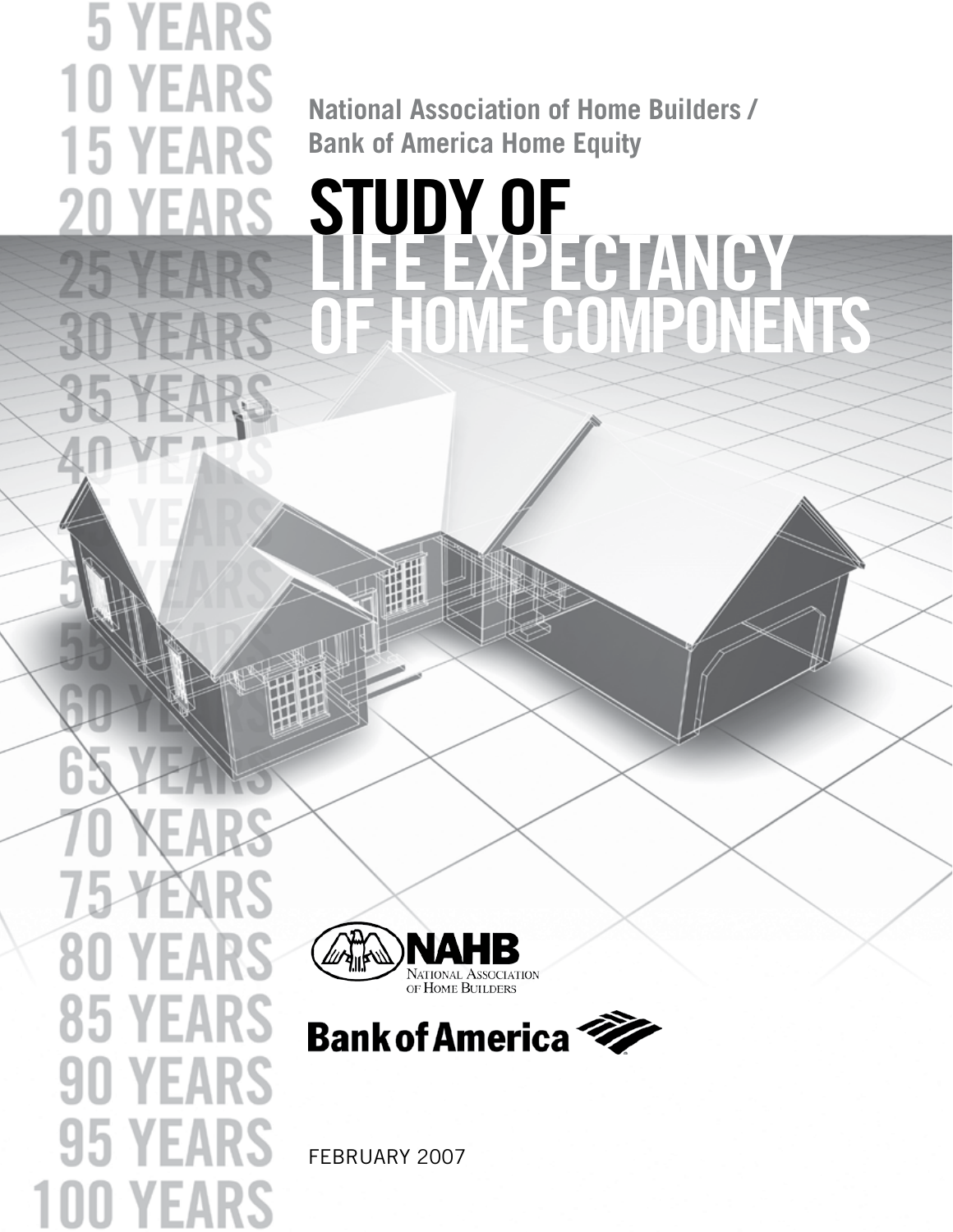# National Association of Home Builders/ Bank of America Home Equity Study of Life Expectancy of Home Components

# *Prepared by the Economics Group of NAHB*

**Dr. David Seiders**, Senior Staff Vice President and Chief Economist **Gopal Ahluwalia**, Staff Vice President - Research **Steve Melman**, Director Economic Services **Rose Quint**, Director of Survey Analysis **Ashok Chaluvadi**, Senior Research Associate **Mei Liang**, Senior Research Associate **Adam Silverberg**, 2006 Summer Intern **Cyprien Bechler**, 2006 Summer Intern

**Jackie Jackson**, Editor

## *Sponsored by Bank of America Home Equity*

Bank of America is one of the world's largest financial institutions, serving individual consumers, small and middle market businesses and large corporations with a full range of banking, investing, asset management and other financial and risk-management products and services. The company provides unmatched convenience in the United States, serving more than 55 million consumer and small business relationships with more than 5,700 retail banking offices, through more than 17,000 ATMs and award-winning online banking with more than 21 million active users. Bank of America is the No. 1 overall Small Business Administration (SBA) lender in the United States and the No. 1 SBA lender to minorityowned small businesses. The company serves clients in 175 countries and has relationships with 98 percent of the U.S. Fortune 500 companies and 80 percent of the Global Fortune 500. Bank of America Corporation stock (NYSE: BAC) is listed on the New York Stock Exchange.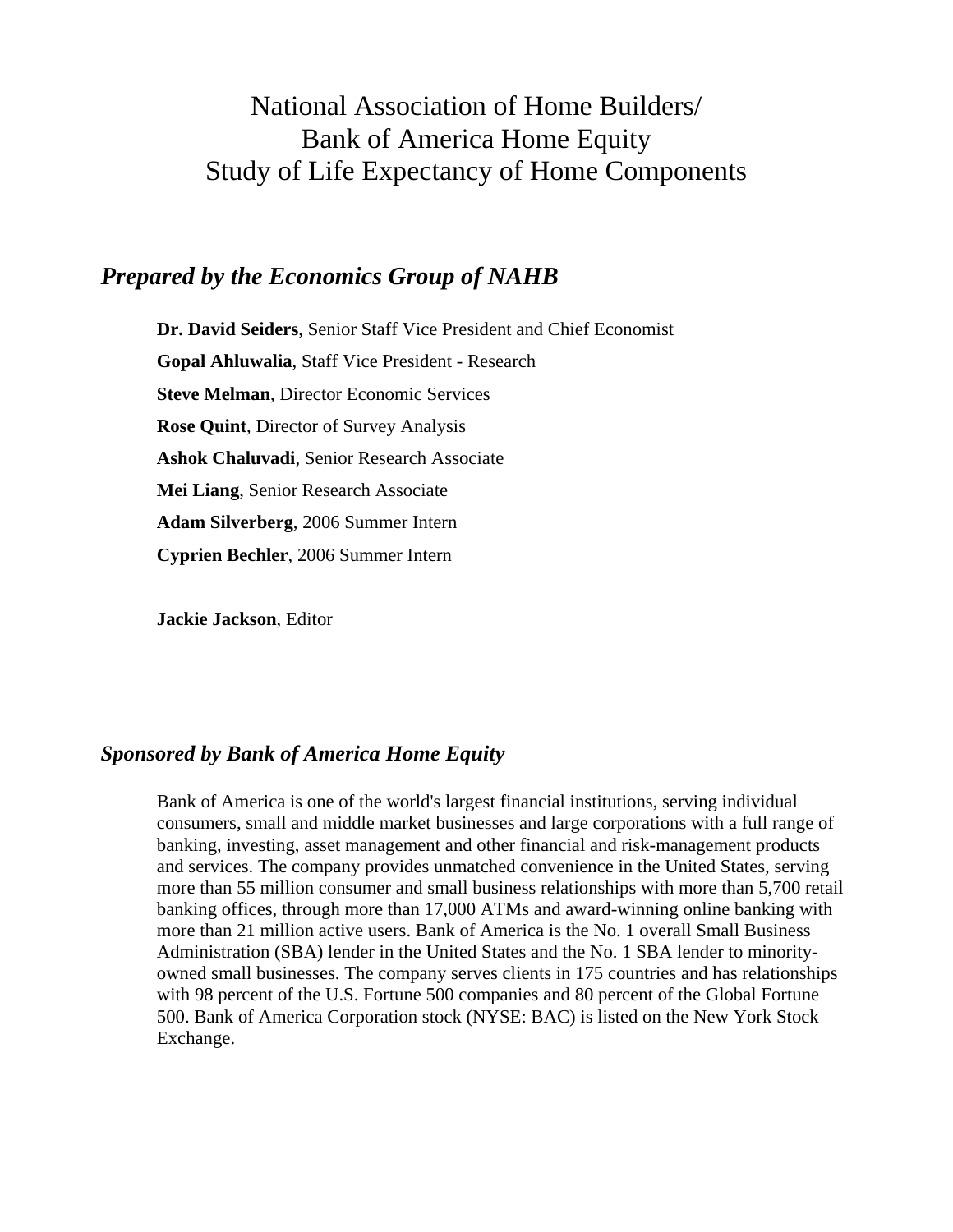# **Contents**

## **Tables**

| 1.  |  |
|-----|--|
| 2.  |  |
| 3.  |  |
| 4.  |  |
|     |  |
| 6.  |  |
| 7.  |  |
| 8.  |  |
| 9.  |  |
|     |  |
| 11. |  |
|     |  |
|     |  |
|     |  |
|     |  |
|     |  |
| 17. |  |
|     |  |
| 19. |  |
|     |  |
| 21. |  |
| 22. |  |
| 23. |  |
| 24. |  |
|     |  |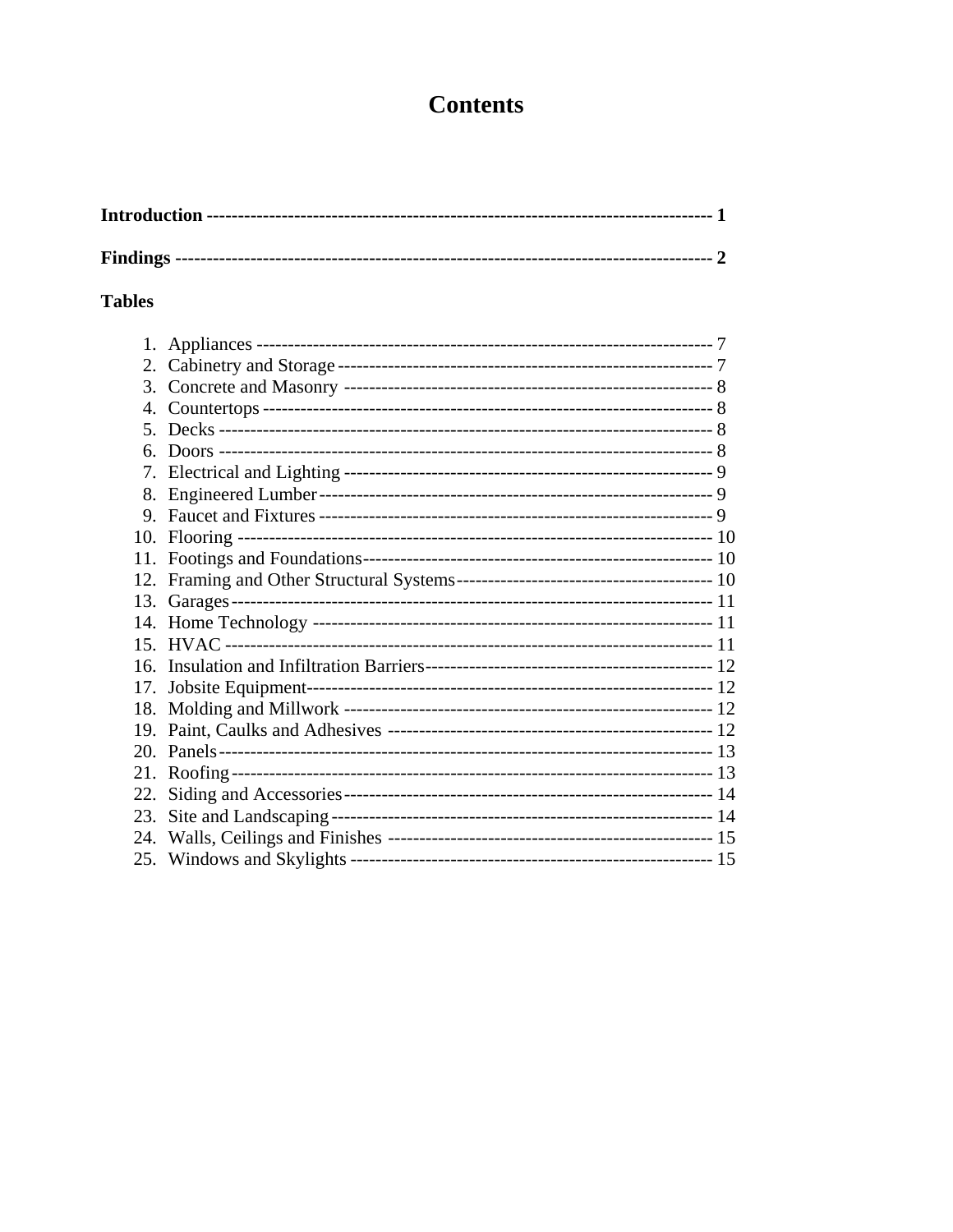# **National Association of Home Builders/ Bank of America Home Equity Study of Life Expectancy of Housing Components**

#### **INTRODUCTION**

The life expectancies of the components of a home depend on the quality of installation, the level of maintenance, weather and climate conditions, and the intensity of use. Some components may remain functional but become obsolete due to changing styles and preferences or improvements in newer products while others may have a short life expectancy due to intensive use.

 The average life expectancy for some components has increased during the past 35 years because of new products and the introduction of new technologies, while the average life of others has declined. NAHB's last such study on the life expectancy of housing components was published in *Housing Economics* in August 1993.

#### **U.S. HOUSING STOCK**

The 2005 American Housing Survey by the U.S. Census Bureau shows that there are more than 124 million homes in the housing stock, with a median age of 32 years. About one-third of the housing stock was built in 1960 or earlier. About 10 percent was built in the 1960s, and another 20 percent was built in the 1970s. Of the remainder, 13 percent was built in the 1980s, another 13 percent was built in the 1990s, and 8 percent in the first years of the  $21^{\degree}$  century.

 Of the total stock of 124.3 million housing units, about 109 million are occupied housing units, 11.6 million are vacant and about 4 million are seasonal. Two-thirds of all units in the nation's housing stock are single-family detached or attached, 8 percent are in buildings with 2 to 4 units, and about 17 percent are in buildings with 5 or more units. The remaining 7 percent of the stock is in HUD-code homes.

 About 18 percent of the occupied housing stock is in the Northeast, 23 percent is in the Midwest, 37 percent is in the South, and 21 percent is in the West.

#### **THE STUDY**

In the summer of 2006, NAHB conducted a comprehensive telephone survey of manufacturers, trade associations and researchers to develop information about the longevity of housing components.

 Many of the people interviewed emphasized that the life expectancy of housing components is greatly affected by the quality of maintenance. They also noted that changing consumer preferences can result in products being replaced long before -- or after -- the end of their practical life expectancy.

This article provides a synopsis of the survey results (Table 1).

*[Note: This report should be used as a general guideline only. None of the information in this report should be interpreted as a representation, warranty or guarantee regarding the life expectancy or performance of any individual product or product line. Readers should not make buying decisions and/or product selections based solely on the information contained in this report.]*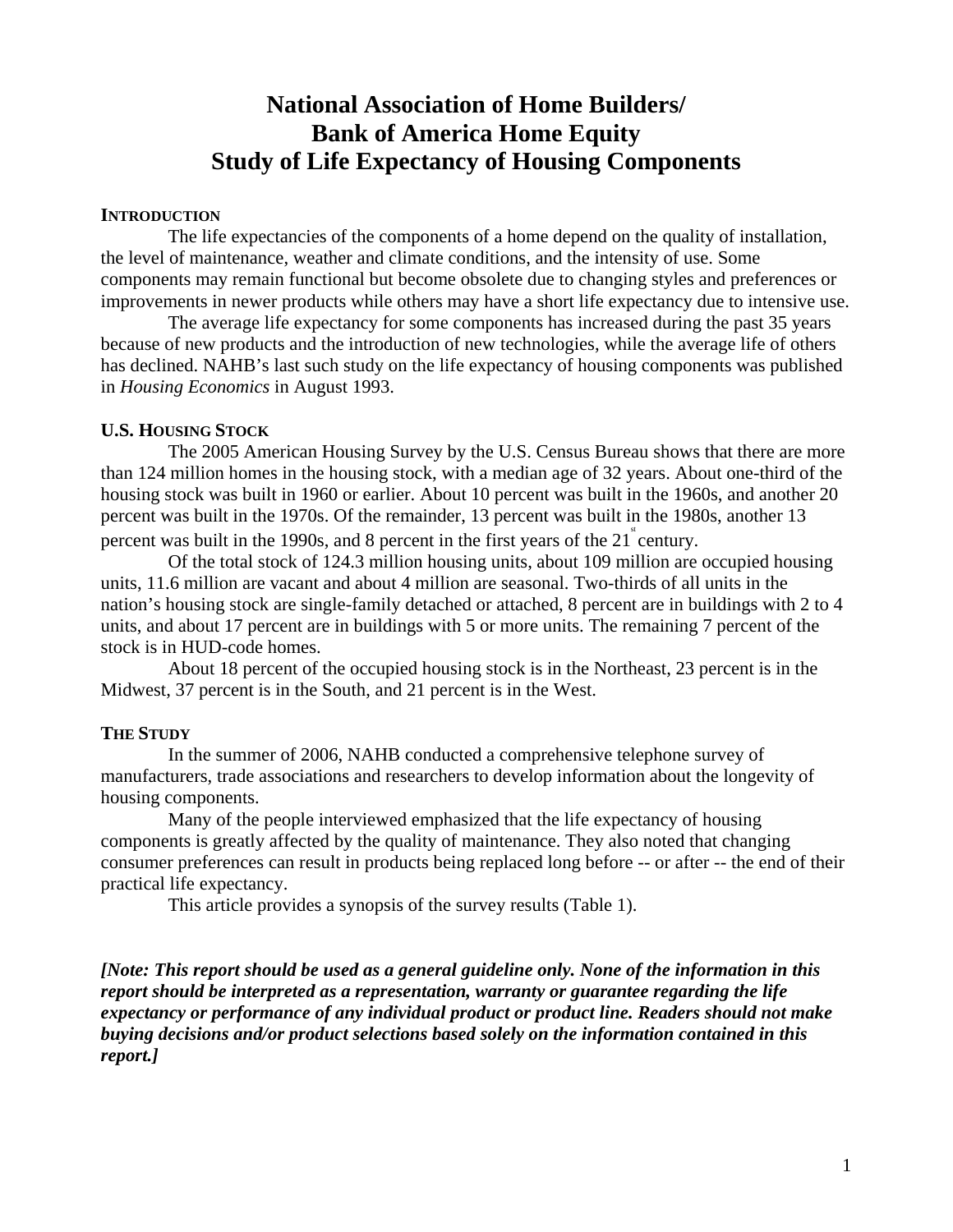# **Findings**

#### **Appliances**

The life expectancy of a typical appliance depends to a great extent on the use it receives. Moreover, appliances are often replaced long before they are worn out because changes in styling, technology and consumer preferences make newer products more desirable. Of the major appliances in a home, gas ranges have the longest life expectancy: 15 years. Dryers and refrigerators last about 13 years. Some of the appliances with the shortest lifespan are: compactors (6 years), dishwashers (9 years) and microwave ovens (9 years).

#### **Cabinetry and Storage**

Kitchens are becoming larger and more elaborate, and together with the family room, modern kitchens now form the "great room." Great rooms are not only a place to cook, but also a space where people gather to read, eat, do homework, surf the Internet and pay bills. Kitchen cabinets are expected to last up to 50 years, medicine cabinets for 20+ years, and garage/laundry cabinets for 100+ years. Closet shelves are expected to last for a lifetime.

#### **Concrete and Masonry**

Masonry is one of the most durable components of a home. Chimneys, fireplaces, and brick veneers can last a lifetime, and brick walls have an average life expectancy of more than 100 years.

#### **Countertops**

Natural stone countertops, which are less expensive than a few years ago, are gaining in popularity and are expected to last a lifetime. Cultured marble countertops have a life expectancy of about 20 years.

#### **Decks**

Because they are subject to a wide range of conditions in different climates, the life expectancy of wooden decks can vary significantly. Under ideal conditions, they have a life expectancy of about 20 years.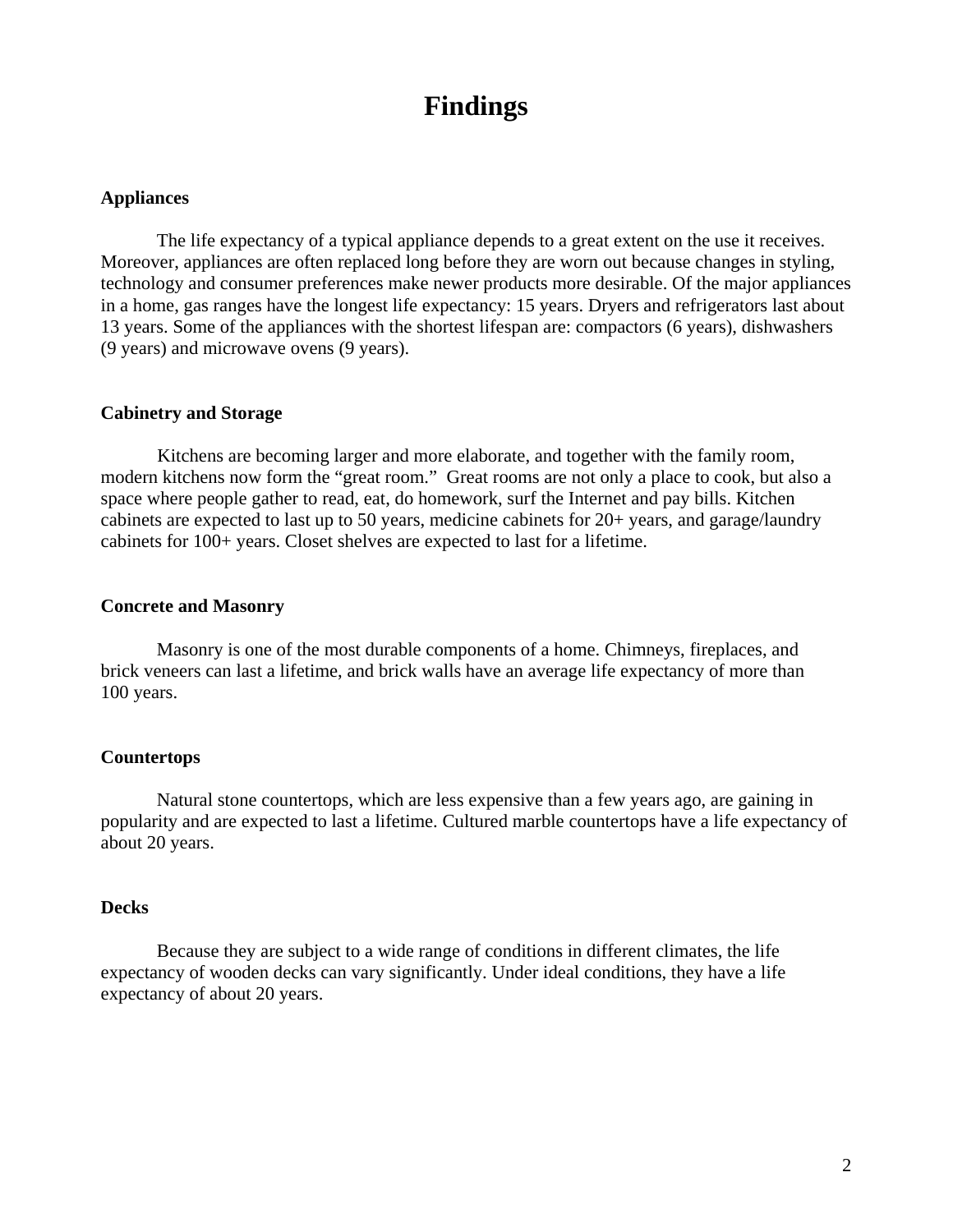#### **Doors**

Exterior fiberglass, steel and wood doors will last as long as the house exists, while vinyl and screen doors have a life expectancy of 20 and 40 years, respectively. Closet doors are expected to last a lifetime, and French doors have an average life of 30 to 50 years.

#### **Electrical and Lighting**

Copper plated wiring, copper clad aluminum, and bare copper wiring are expected to last a lifetime, whereas electrical accessories and lighting controls are expected to last 10+ years.

#### **Engineered Lumber**

Floor and roof trusses and laminated strand lumber are expected to last a lifetime, and engineered trim is expected to last 30 years.

#### **Faucets and Fixtures**

Kitchen sinks made of modified acrylic will last 50 years, while kitchen faucets will work properly for about 15 years. The average life of bathroom shower enclosures is 50 years. Showerheads last a lifetime, while shower doors will last about 20 years. Bath cabinets and toilets have an unlimited lifespan, but the components inside the toilet tank do require some maintenance. Whirlpool tubs will function properly for 20 to 50 years, depending on use.

#### **Flooring**

All natural wood floorings have a life expectancy of 100 years or more. Marble, slate, and granite are also expected to last for about 100 years, but can last less due to a lack of maintenance. Vinyl floors last up to 50 years, linoleum about 25 years, and carpet between 8 and 10 years (with appropriate maintenance and normal traffic).

#### **Footings and Foundations**

Poured as well as concrete block footings and foundations last a lifetime, assuming they were properly built. Termite proofing of foundations will last about 12 years if the chemical barriers put in place during construction are left intact. Waterproofing with bituminous coating lasts 10 years, but if it cracks it is immediately damaged. Concrete or cast iron waste pipes are expected to last 100 years or more.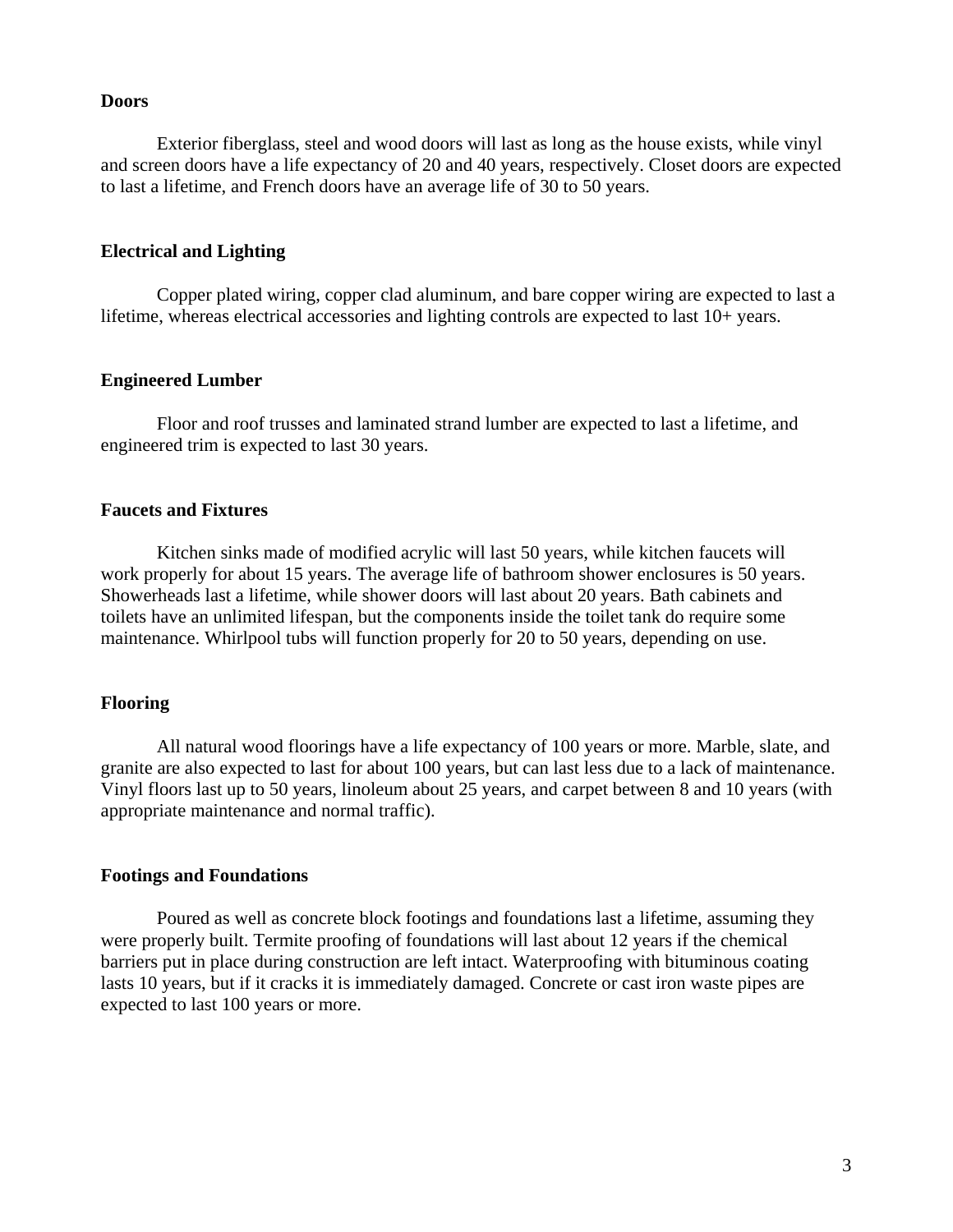#### **Framing and Other Structural Systems**

Framing and structural systems have extended longevities: poured-concrete systems, timber frame houses and structural insulated panels will all last a lifetime. Wall panels and roof and floor trusses will similarly last a lifetime. Softwood, hardboard, and plywood last an average of 30 years, while OSB and particleboard are expected to function properly for 60 years.

#### **Garages**

Garage door openers are expected to last 10 to 15 years, and light inserts for 20 years.

#### **Home Technology**

Home technology systems have various life expectancies. While a built-in audio system will last 20 years, security systems and heat/smoke detectors have life expectancies of 5 to 10 years. Wireless home networks and home automation systems are expected to work properly for more than 50 years.

#### **Heating, Ventilation, and Air Conditioning (HVAC)**

Heating, ventilation, and air conditioning systems require proper and regular maintenance in order to work efficiently, but even in the best case scenarios most components of such systems only last 15 to 25 years. Furnaces on average last 15-20 years, heat pumps 16 years, and air conditioning units 10-15 years. Tankless water heaters last more than 20 years, while an electric or gas water heater has a life expectancy of about 10 years. Thermostats usually are replaced before the end of their 35-year lifespan due to technological improvements.

#### **Insulation and Infiltration Barriers**

As long as they are not punctured, cut, or burned and are kept dry and away from UV rays, the cellulose, fiberglass, and foam used in insulation materials will last a lifetime. This is true whether the insulation was applied as loose fill, house wrap, or batts/rolls.

#### **Jobsite Equipment**

Ladders are expected to last a lifetime, and life expectancy of lifts is about 8 to 10 years.

#### **Molding and Millwork**

Custom millwork will last a lifetime, and all stairs – circular and spiral stairs, prebuilt stairs and attic stairs – are expected to last a lifetime.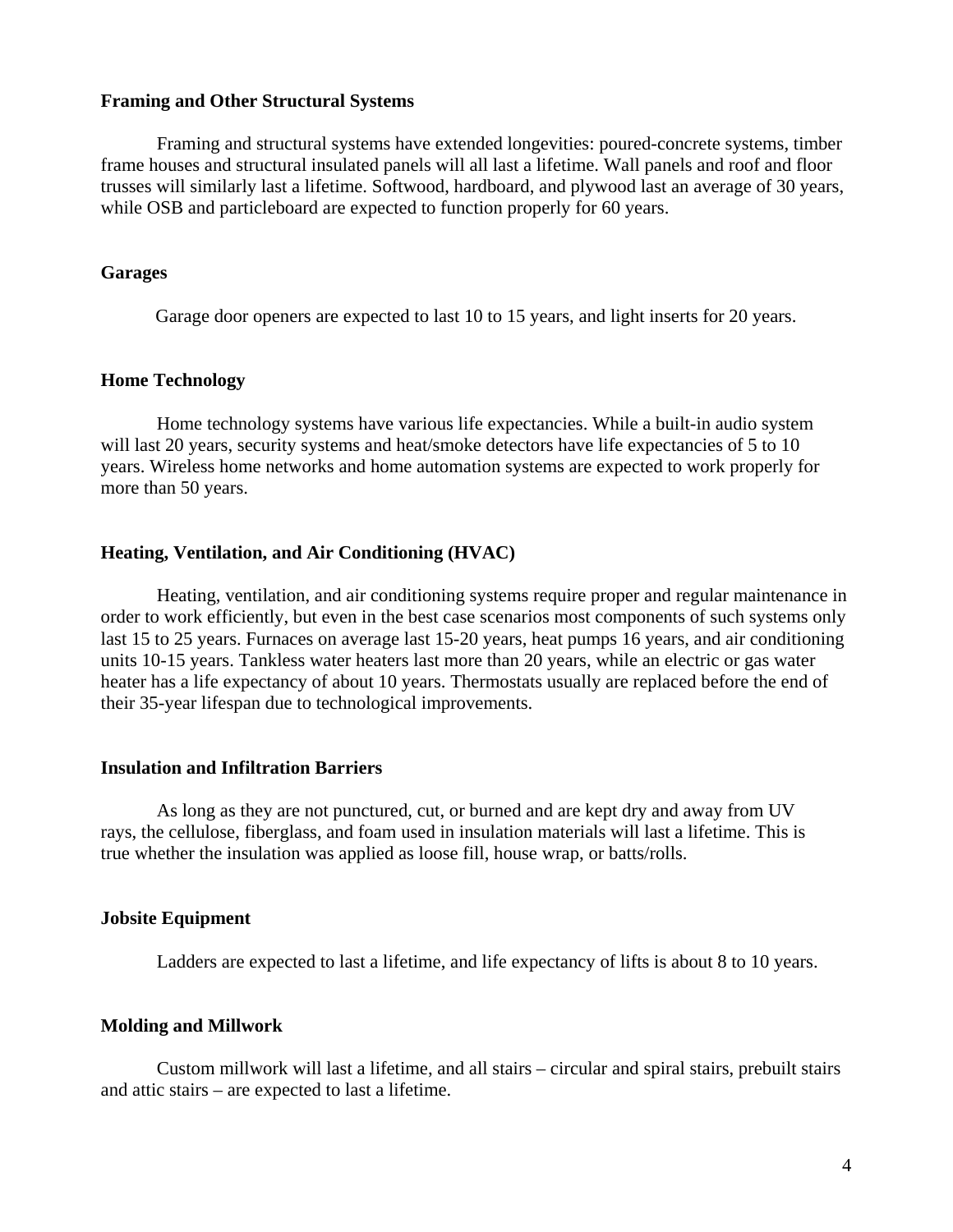#### **Paint, Caulks and Adhesives**

Both interior and exterior points can last for 15 years or longer, however home owners often paint more frequently.

#### **Panels**

Hardboard panels and softwood panels are expected to last 30 years, while oriented strand board and particleboard have a life expectancy of 25-30 years. Wall panels are expected to last a lifetime.

#### **Roofing**

The life of a roof depends on local weather conditions, proper building and design, material quality, and adequate maintenance. Slate, copper, and clay/concrete roofs have the longest life expectancy – over 50 years. Roofs made of asphalt shingles last for about 20 years while roofs made of fiber cement shingles have a life expectancy of about 25 years, and roofs made of wood shakes can be expected to last for about 30 years.

#### **Siding and Accessories**

Outside materials typically last a lifetime. Brick, vinyl, engineered wood, stone (both natural and manufactured), and fiber cement will last as long the house exists. Exterior wood shutters are expected to last 20 years, depending on weather conditions. Gutters have a life expectancy of more than 50 years if made of copper and for 20 years if made of aluminum. Copper downspouts last 100 years or more, while aluminum ones will last 30 years.

#### **Site and Landscaping**

Most landscaping elements have a life expectancy of 15 to 25 years. Sprinklers and valves last about 20 years, while underground PVC piping has a lifespan of 25 years. Polyvinyl fences are designed to last a lifetime, and asphalt driveways should last between 15 and 20 years.

Tennis courts can last a lifetime if recoated; most coatings last 12 to 15 years. The concrete shell of a swimming pool is expected to last over 25 years, but the interior plaster and tile have life expectancies of about 10 to 25 years.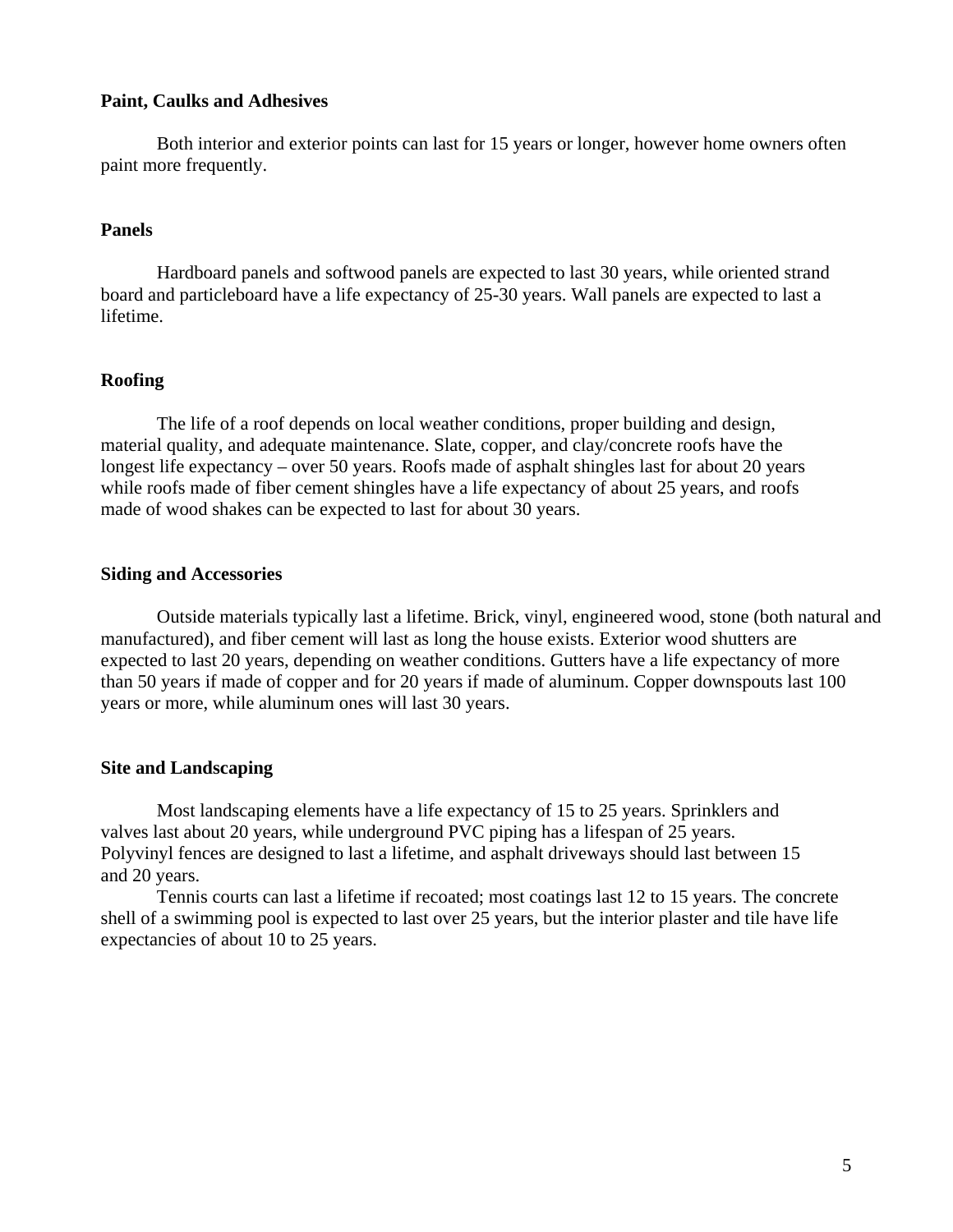## **Walls, Ceilings and Finishes**

Walls and ceilings last the full lifespan of the home.

# **Windows and Skylights**

Aluminum windows are expected to last between 15 and 20 years while wooden windows should last upwards of 30 years.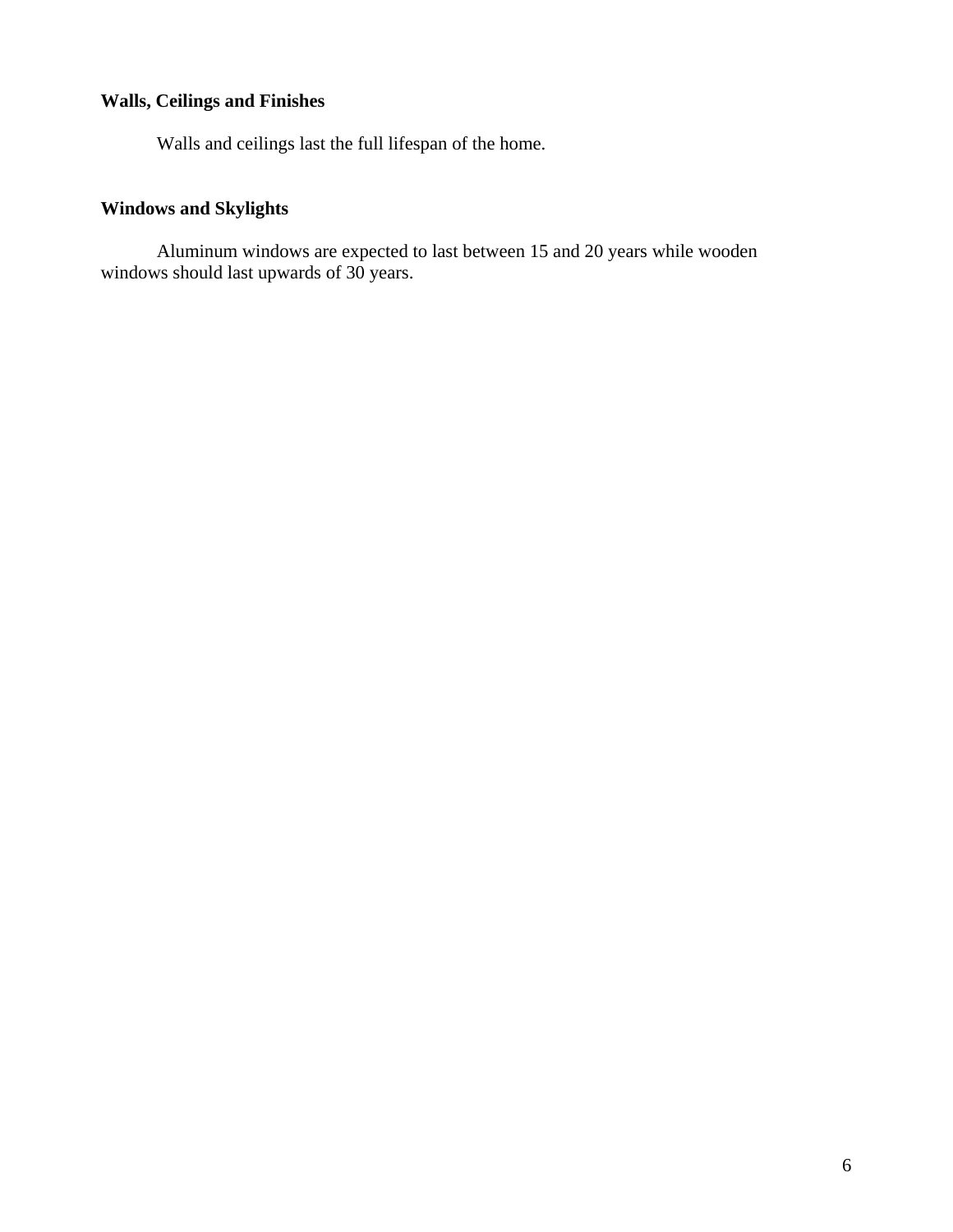|                                                      | Life in      | <b>Comments</b>                                                                                               |
|------------------------------------------------------|--------------|---------------------------------------------------------------------------------------------------------------|
|                                                      | <b>Years</b> |                                                                                                               |
| 1. APPLIANCES                                        |              |                                                                                                               |
|                                                      |              |                                                                                                               |
| Exhaust Fan                                          | 10           |                                                                                                               |
| Compactors                                           | 6            |                                                                                                               |
| Dishwashers                                          | 9            |                                                                                                               |
| Disposers, Food Waste                                | 12           |                                                                                                               |
| Dryers, Electric                                     | 13           |                                                                                                               |
| Dryers, Gas                                          | 13           |                                                                                                               |
| Freezers                                             | 11           |                                                                                                               |
| Microwave Ovens                                      | 9            |                                                                                                               |
| Ranges, Electric                                     | 13           |                                                                                                               |
| Ranges, Gas                                          | 15           |                                                                                                               |
| Range/Oven Hoods                                     | 14           |                                                                                                               |
| Refrigerators, Compact                               | 9            |                                                                                                               |
| Refrigerators, Standard                              | 13           |                                                                                                               |
| Washers                                              | 10           |                                                                                                               |
| Water Heaters, Electric                              | 11           |                                                                                                               |
| Water Heaters, Gas                                   | 10           |                                                                                                               |
| Air-Conditioners, Room                               | 10           |                                                                                                               |
| Air-Conditioners, Unitary                            | 15           |                                                                                                               |
| Boilers, Electric                                    | 13           |                                                                                                               |
| Boilers, Gas                                         | 21           |                                                                                                               |
| Dehumidifiers                                        | 8            |                                                                                                               |
| Furnaces, Warm-Air, Electric                         | 15           |                                                                                                               |
| Furnaces, Warm-Air, Gas                              | 18           |                                                                                                               |
| Furnaces, Warm-Air, Oil                              | 20           |                                                                                                               |
| Heat Pumps                                           | 16           |                                                                                                               |
| Humidifiers                                          | 8            |                                                                                                               |
|                                                      |              |                                                                                                               |
| Note: Life expectancy is based on first-owner use.   |              |                                                                                                               |
| Source: Appliance Magazine, Sep 2005 issue, Grainger |              |                                                                                                               |
| 2. CABINETRY & STORAGE                               |              |                                                                                                               |
|                                                      |              |                                                                                                               |
| Cabinet Lines                                        |              |                                                                                                               |
|                                                      |              |                                                                                                               |
| <b>Bath Cabinets</b>                                 | Lifetime     |                                                                                                               |
| Entertainment Centers/Home Office                    | 10           |                                                                                                               |
| Garage/Laundry Cabinets                              | $100+$       |                                                                                                               |
| Kitchen Cabinets                                     | 50           |                                                                                                               |
| Medicine Cabinets                                    | $20+$        |                                                                                                               |
| <b>Manufacturing Types</b>                           |              |                                                                                                               |
| Modular/Stock                                        | 50           |                                                                                                               |
|                                                      |              |                                                                                                               |
| Closet systems                                       |              |                                                                                                               |
| Closet Shelves                                       | Lifetime     |                                                                                                               |
|                                                      |              |                                                                                                               |
|                                                      |              | Source: Wellborn Cabinet, Zaca, Timberlake Cabinet Co., Wellborn Cabinet, Moduline, Canyon Creek Cabinet Co., |
| Easyclosets.com, Wellborn Cabinet                    |              |                                                                                                               |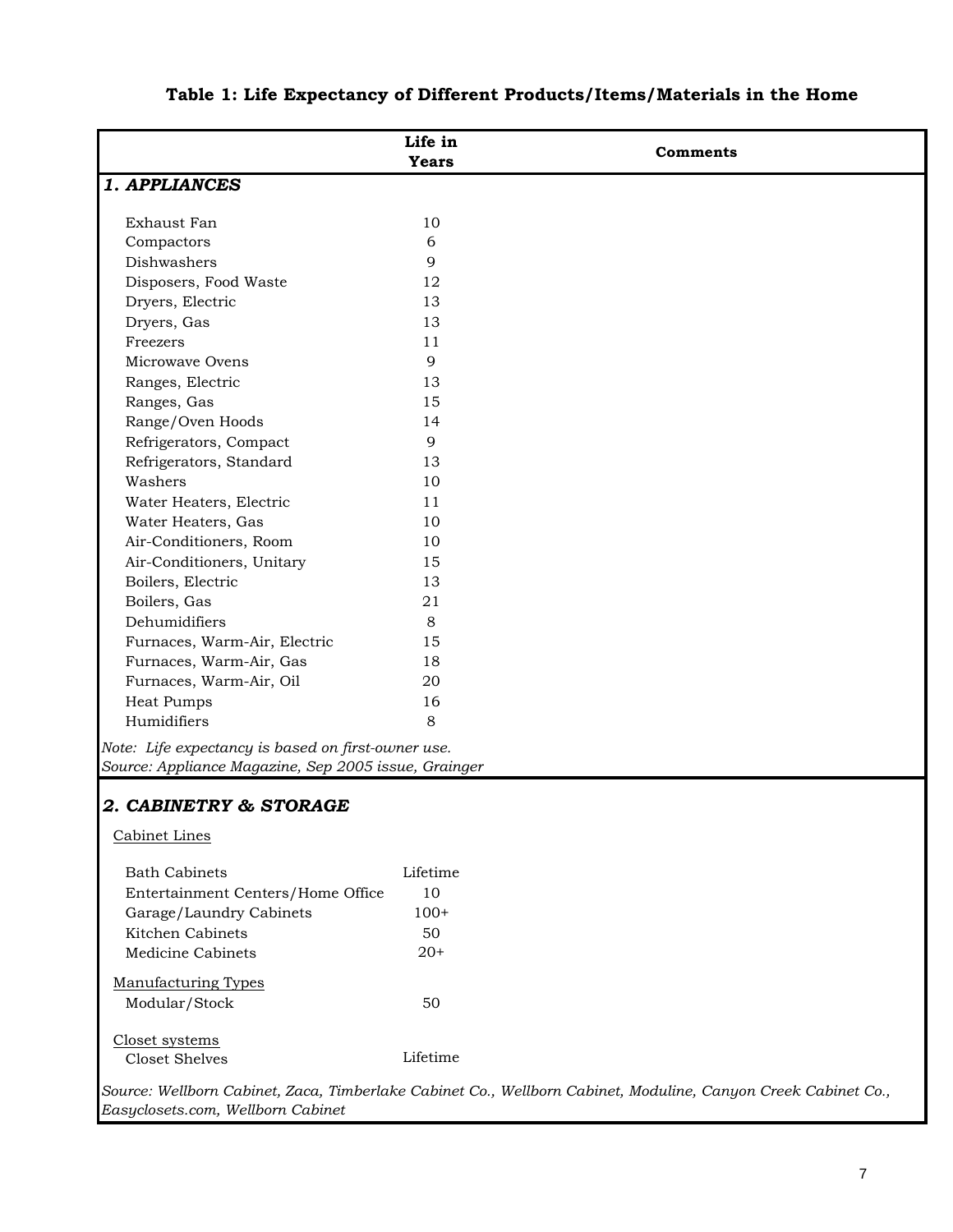# **Life in Years Comments** *3. CONCRETE & MASONRY* Brick 100+ Veneer Lifetime Caulking (for sealer) 2-20 *4. COUNTERTOPS* Cultured Marble 20 Natural Stone Lifetime Tile Lifetime Wood Lifetime *5. DECKS* Wood 20 Dry areas last 20-25, South 10-15, North 20-30. Deck Planks 25 *6. DOORS* Exterior Doors Fiberglass Lifetime Screen 40 Pine 20 yrs, Cedar 40 yrs, Mahogany 60 yrs Steel, Fire-Rated Lifetime Vinyl 20 Wood Lifetime Interior Doors French 30 to 50 Closet Lifetime *Source: Fiberframe, Neoporte, Timeline Vinyl Products/Timeline Vinyl Windows, Victoriana East, Coppa Woodworking Inc., Marvin Windows and Doors, Kestrel Source: General Shale Brick, NHACP and NCSG, Sashco Sealants Source: Rynone, Buffalo stone, Architectural Products by Outwater, Formica Corp, Gibco Services, Florida Tile Industries, United States Ceramic Tile Co., National Hardwood Flooring & Moulding Source: Decks.com, Timbertech*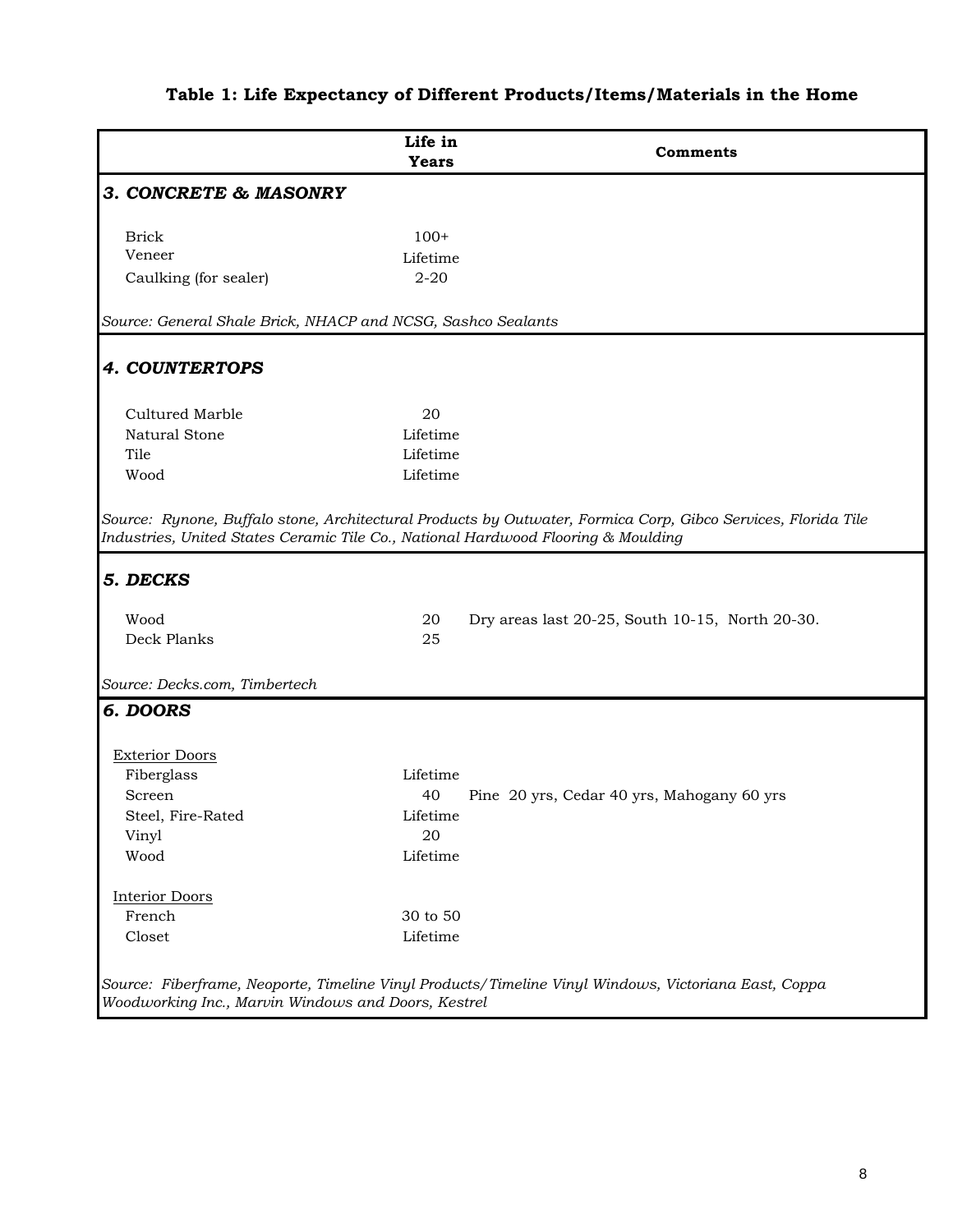|                                                                                      | Life in<br><b>Years</b> | Comments                                                                                                |
|--------------------------------------------------------------------------------------|-------------------------|---------------------------------------------------------------------------------------------------------|
| 7. ELECTRICAL & LIGHTING                                                             |                         |                                                                                                         |
| Accessories                                                                          | $10+$                   |                                                                                                         |
| <b>Lighting Controls</b>                                                             | $10+$                   |                                                                                                         |
| <b>Copper Wiring</b>                                                                 |                         |                                                                                                         |
| Copper Plated                                                                        |                         | Lifetime If used in a non-corrosive environment.                                                        |
| Copper Clad Aluminum                                                                 | Lifetime                |                                                                                                         |
| <b>Bare Copper</b>                                                                   | Lifetime                |                                                                                                         |
| Source: Lutron Electronics, Lighting Controls Association, Copper Development Assoc. |                         |                                                                                                         |
| 8. ENGINEERED LUMBER                                                                 |                         |                                                                                                         |
| <b>Engineered Trim</b>                                                               | 30                      |                                                                                                         |
| Laminated Strand Lumber                                                              | Lifetime                |                                                                                                         |
| Laminated Veneer Lumber                                                              | $30+$                   |                                                                                                         |
| Trusses, Floor                                                                       | Lifetime                |                                                                                                         |
| Trusses, Roof                                                                        | Lifetime                |                                                                                                         |
| 9. FAUCETS & FIXTURES                                                                |                         | Source: Engineered Wood Association, Georgia Pacific Corp., Georgia Pacific Corp., Lumber Specialties   |
| Accessible/ADA Products                                                              | Lifetime                |                                                                                                         |
| Faucets, Bar/Hospitality                                                             | 15                      |                                                                                                         |
| Faucets, Kitchen Sinks                                                               | 15                      |                                                                                                         |
| Faucets, Lavatory                                                                    | $20+$                   |                                                                                                         |
| Faucets, Tub/Shower                                                                  | $20+$                   |                                                                                                         |
| Faucets, Toilets/Bidets                                                              | 10                      | Wear issues depending on use, new cartridges or seals.                                                  |
| Saunas/Steam Rooms                                                                   | 15-20                   |                                                                                                         |
| <b>Shower Doors</b>                                                                  | $20+$                   |                                                                                                         |
| Shower Enclosures/Modules                                                            | 50                      |                                                                                                         |
| Showerheads                                                                          | Lifetime                |                                                                                                         |
| Toilets/Bidets                                                                       | Lifetime                | The components inside toilet tank and valves that operate bidet<br>will require occasional maintenance. |
| Whirlpool Tubs                                                                       | 20-50                   | Lifespan of the rotating engine depends on the use made of<br>the tub.                                  |
| Sinks: Kitchen & others                                                              |                         |                                                                                                         |
| <b>Enamel Steel</b>                                                                  | $5 - 10$                |                                                                                                         |
| Modified Acrylic                                                                     | 50                      |                                                                                                         |
| Soapstone                                                                            | $100+$                  |                                                                                                         |
|                                                                                      |                         |                                                                                                         |

*Source: Delta Faucet Co., Grohe, Kohler Co., Moen, Plexicor (part of Karran), Toto USA, Acquinox, Alumax, Alsons, Karran, Green Mountain Soapstone Corp., Saunastore*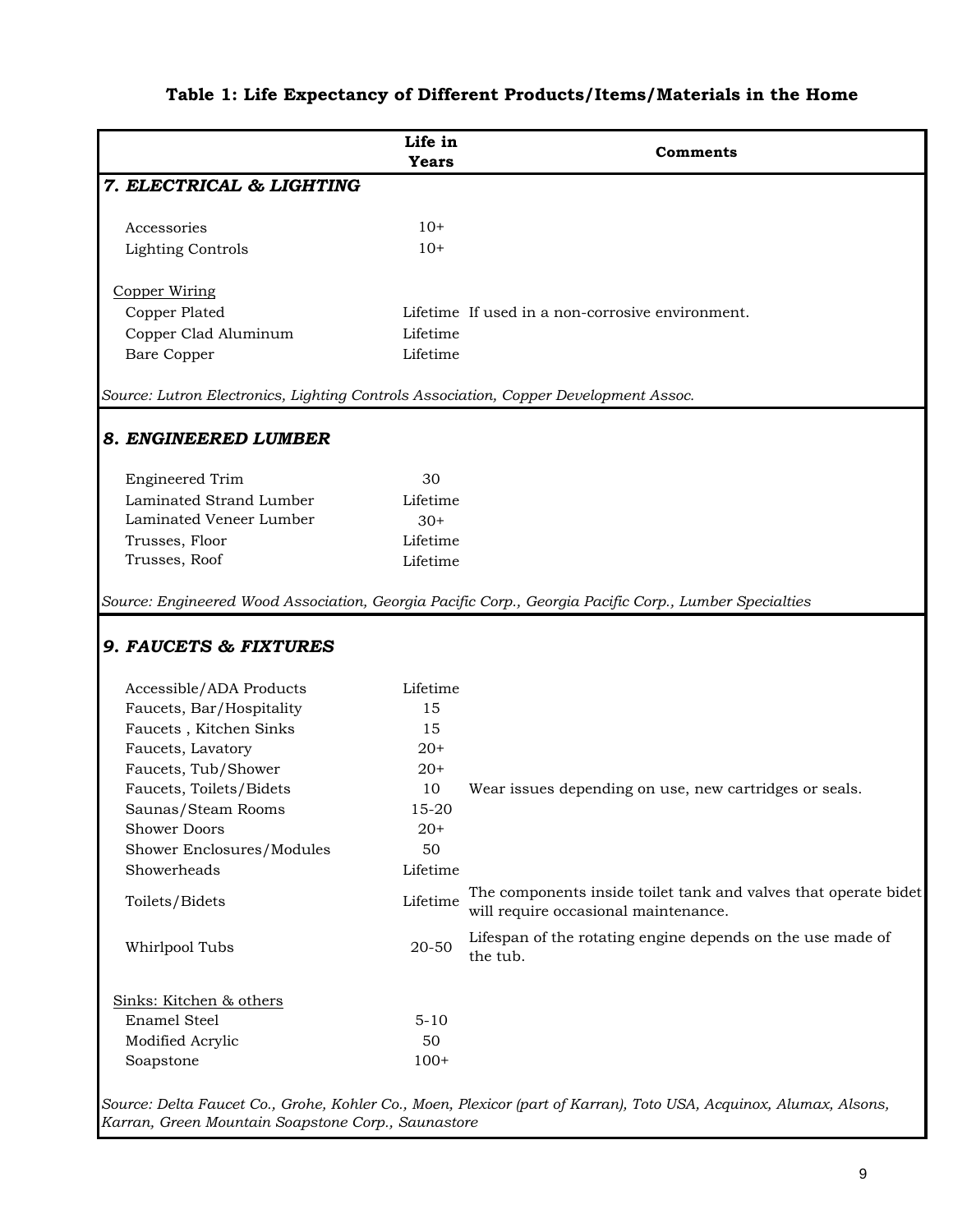|                     | Life in<br><b>Years</b> | <b>Comments</b> |
|---------------------|-------------------------|-----------------|
| 10. FLOORING        |                         |                 |
|                     |                         |                 |
| All Wooden Floors   | Lifetime                |                 |
| Bamboo              | Lifetime                |                 |
| <b>Brick Pavers</b> | $100+$                  |                 |
| Carpet              | $8 - 10$                |                 |
| Concrete            | $50+$                   |                 |
| Engineered Wood     | $50+$                   |                 |
| Exotic Wood         | Lifetime                |                 |
| Granite             | $100+$                  |                 |
| Laminate            | 15-25                   |                 |
| Linoleum            | 25                      |                 |
| Marble              | $100+$                  |                 |
| Slate               | 100                     |                 |
| Tile                | 75-100                  |                 |
| Vinyl               | 50                      |                 |
| Other Domestic Wood | Lifetime                |                 |
| Terrazo             | $75+$                   |                 |

*Source:Marble Institute of America, Berg & Berg, Dal-Tile Corp, Floortec, National Wood Flooring Association, General Shale Brick, Masland Carpets, Beaulieu of America, Concrete Designs, Formica Corp, Linoleumstore.com, DePaoli Mosaic, Monarch Ceramic Tile*

#### *11. FOOTINGS & FOUNDATIONS*

| Poured Footings and Foundations  | Lifetime |                                                                                                                                    |
|----------------------------------|----------|------------------------------------------------------------------------------------------------------------------------------------|
| Concrete Block                   |          | Lifetime Properly built foundations last indefinitely.                                                                             |
| Termite Proofing                 | 12       | "Pre-treatment during construction: longevity of treatment<br>depends on disturbance or not of the chemical barriers in<br>place." |
| Bituminous Coating Waterproofing | 10       | If it cracks, it is immediately damaged.                                                                                           |
| Pargeting with Ionite            | 20-30    | It's not typical in a residential setting. Its downfall is when it<br>cracks.                                                      |
| Baseboard System                 | 50       |                                                                                                                                    |
| Plumbing                         |          |                                                                                                                                    |
| Concrete Waste Pipe              | 100      |                                                                                                                                    |
| Cast Iron Waste Pipe             | 100      |                                                                                                                                    |

*Source: Dry Up Basement, Unexco, Cast Iron Soil Pipe Institute, American Concrete Pipe Association, National Ready Mixed Concrete Assoc, Quikrete* 

#### *12. FRAMING &OTHER STRUCTURAL SYSTEMS*

| Poured-Concrete Systems     | Lifetime |
|-----------------------------|----------|
| Structural Insulated Panels | Lifetime |
| Timber Frame Homes          | Lifetime |

*Source: ConForm Pacific, NGS Materials, Post & Beam Factory*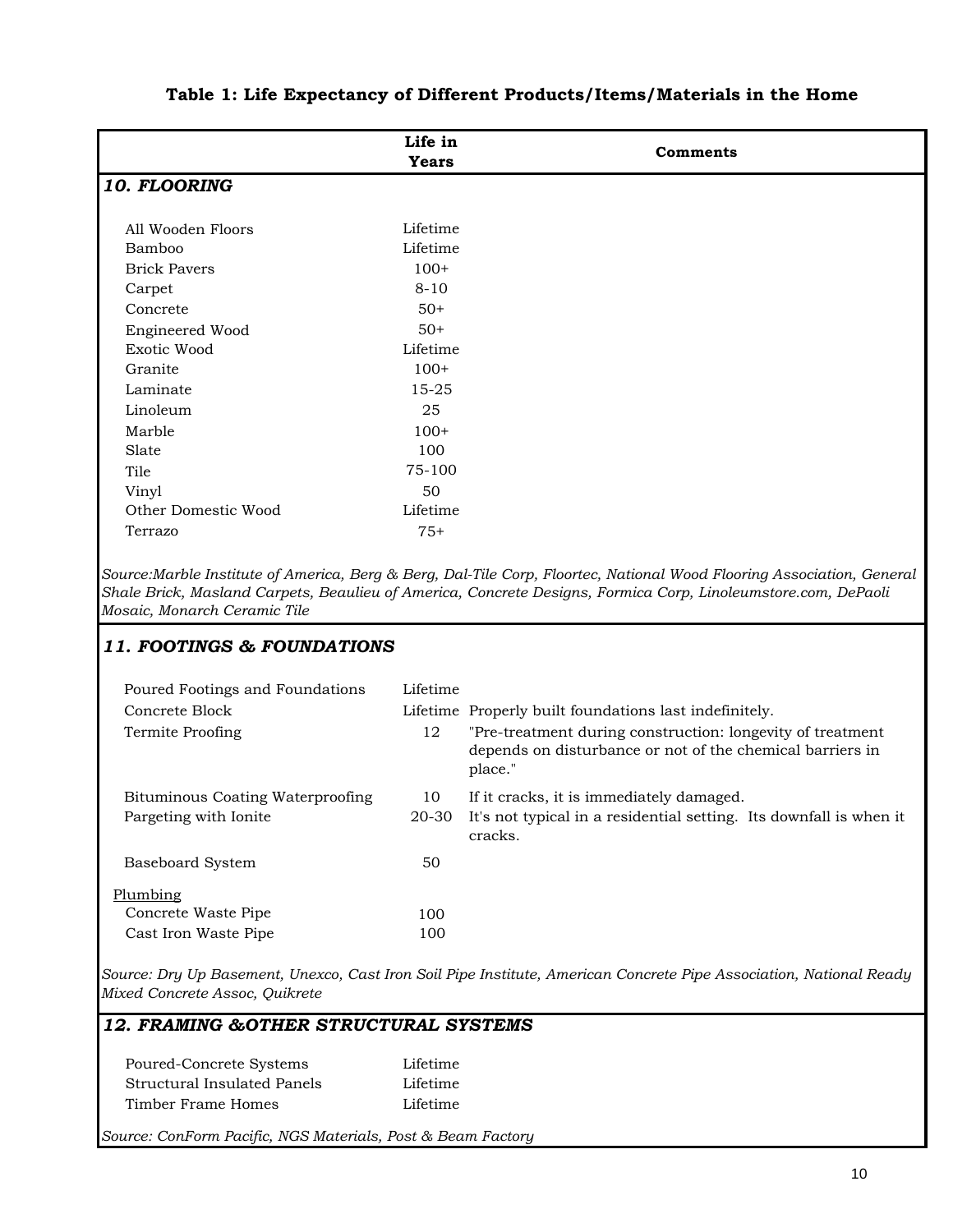|                                   | Life in<br><b>Years</b> | <b>Comments</b>                                                                          |
|-----------------------------------|-------------------------|------------------------------------------------------------------------------------------|
| 13. GARAGES                       |                         |                                                                                          |
| Garage Door Openers               | $10 - 15$               |                                                                                          |
| Light Inserts                     | 20                      |                                                                                          |
|                                   |                         |                                                                                          |
| Source: Wayne-Dalton Corp.        |                         |                                                                                          |
| 14. HOME TECHNOLOGY               |                         |                                                                                          |
| Audio, Built-in                   | 20                      |                                                                                          |
| Heat/Smoke Detectors              | ~10                     | National Fire Alarm Code requires that detectors be replaced                             |
|                                   |                         | every 10 years.                                                                          |
| Home Automation Systems           | Lifetime                |                                                                                          |
| Home Networks, Wireless           | $50+$                   |                                                                                          |
| Security Systems                  | $5 - 10$                |                                                                                          |
|                                   |                         |                                                                                          |
|                                   |                         | Source: LiteTouchHome Director, ADT and Slomin's Home Security, Home Director, Home Seer |
| <b>15. HVAC</b>                   |                         |                                                                                          |
| Air Conditioners                  | $10 - 15$               |                                                                                          |
| Air Quality Systems               | 15                      |                                                                                          |
| <b>Boilers</b>                    | $13 - 21$               |                                                                                          |
| Dehumidifiers                     | 8                       |                                                                                          |
| Ducting                           | 10                      |                                                                                          |
| Furnaces                          | 15-20                   |                                                                                          |
| Heat Pumps                        | 16                      |                                                                                          |
| <b>Heat Recovery Ventilators</b>  | $20+$                   |                                                                                          |
| Thermostats                       | 35                      |                                                                                          |
| Ventilators                       | $\overline{7}$          |                                                                                          |
| Water Heaters, Tankless           | $20+$                   |                                                                                          |
| Electric Radiant Heater           | 40                      |                                                                                          |
| Hot Water or Steam Radiant Heater | $15+$                   |                                                                                          |
| Diffusers, Grilles, and Registers | 25                      |                                                                                          |
| Induction and Fan-Coil Units      | $10 - 15$               |                                                                                          |
| Dampers                           | $20+$                   |                                                                                          |
| DX, Water, or Steam               | 20                      |                                                                                          |
| Electric                          | 15                      |                                                                                          |
| Shell-and-Tube                    | 20                      |                                                                                          |
| Molded Insulation                 |                         | Lifetime Not usually used residentially.                                                 |
| <b>Burners</b>                    | $<10$                   | Oil burners need more maintenance and don't last as long as<br>gas burners.              |
|                                   |                         |                                                                                          |

*Source: CenterPoint Energy and Trane Residential system Group, Smarter Way Inc., CenterPoint Energy, Air Quality Engineering, CenterPoint Energy and Luxaire Unitary Products Group, Association of Home Appliance Manufacturers, American Society of Heating, Refrigerating and Air-Conditioning Engineers, Econar, Lomanco, Honeywell, American Society of Heating, Refrigerating and Air-Conditioning Engineers, EWC Controls, Fantech, No. American Insulation Manufacturers Assoc.US Dept. of Energy, Radiant Electric Heat, Radiantec, Radiantec, American Society of Heating, Refrigerating and Air-Conditioning Engineers, Power Flame Inc., Appliance Magazine*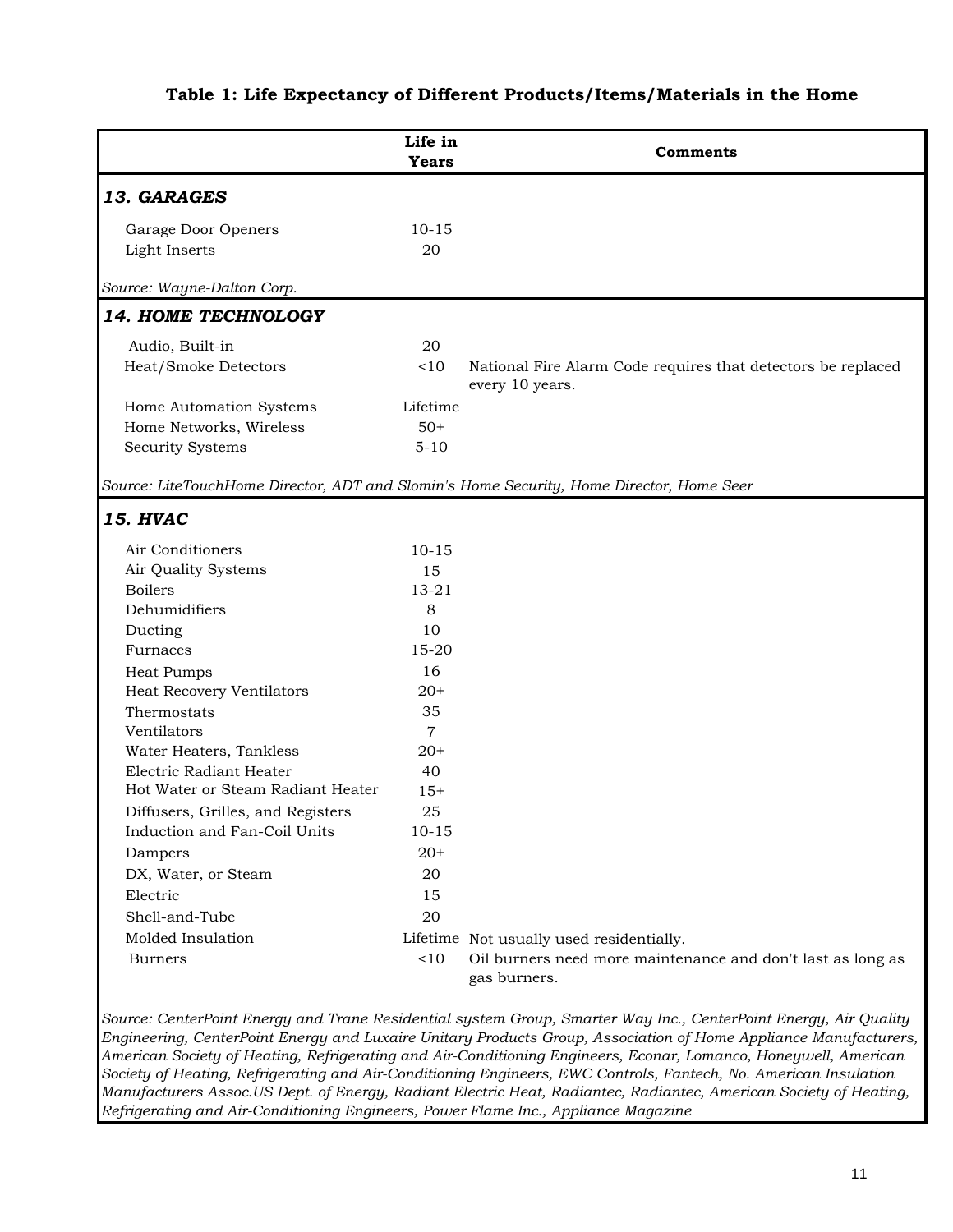|                                                     | Life in<br><b>Years</b> | Comments                                                                                                      |
|-----------------------------------------------------|-------------------------|---------------------------------------------------------------------------------------------------------------|
| <b>16. INSULATION &amp; INFILTRATION BARRIERS</b>   |                         |                                                                                                               |
| <b>Insulation Material</b>                          |                         |                                                                                                               |
| Cellulose                                           | $100+$                  |                                                                                                               |
| Fiberglass                                          | Lifetime                |                                                                                                               |
| Foam                                                | Lifetime                |                                                                                                               |
| <b>Insulation Type</b>                              |                         |                                                                                                               |
| Batts/Rolls                                         | Lifetime                |                                                                                                               |
| House Wrap                                          | Lifetime                |                                                                                                               |
| Loose Fill                                          | Lifetime                |                                                                                                               |
| Association                                         |                         | Source: DuPont, National Fiber, Johns Manville, RHH Foam Systems, No. American Insulation Manufacturer        |
| <b>17. JOBSITE EQUIPMENT</b>                        |                         |                                                                                                               |
| Ladders                                             | Lifetime                |                                                                                                               |
| Lifts                                               | $8 - 10$                |                                                                                                               |
| Source: Putnam Rolling Ladder Co., Genie Industries |                         |                                                                                                               |
| 18. MOLDING & MILLWORK                              |                         |                                                                                                               |
| Custom Millwork                                     | Lifetime                |                                                                                                               |
| <b>Stair Parts</b>                                  | Lifetime                |                                                                                                               |
| Stairs, Circular & Spiral                           | Lifetime                |                                                                                                               |
| Stairs, Prebuilt                                    | Lifetime                |                                                                                                               |
| Stairs, Attic                                       | Lifetime                |                                                                                                               |
|                                                     |                         | Source: York Spiral StairAzek, Authentic Pine Floors, Century Architectural Specialties, StairWorld, National |
| Hardwood Flooring & Moulding                        |                         |                                                                                                               |
| 19. PAINTS, CAULKS, & ADHESIVES                     |                         |                                                                                                               |
| <b>Adhesives</b>                                    |                         |                                                                                                               |
| Roofing                                             | 7                       |                                                                                                               |
| Paints & Stains                                     |                         |                                                                                                               |
| Paint, Exterior                                     | $15+$                   |                                                                                                               |
| Paint, Interior                                     | $15+$                   | Depends on whether or not it is washable paint.                                                               |
|                                                     |                         | Source: The Sherwin-Williams Co., Slate Savers, Tamko Roofing Products, Dutch Boy Paints                      |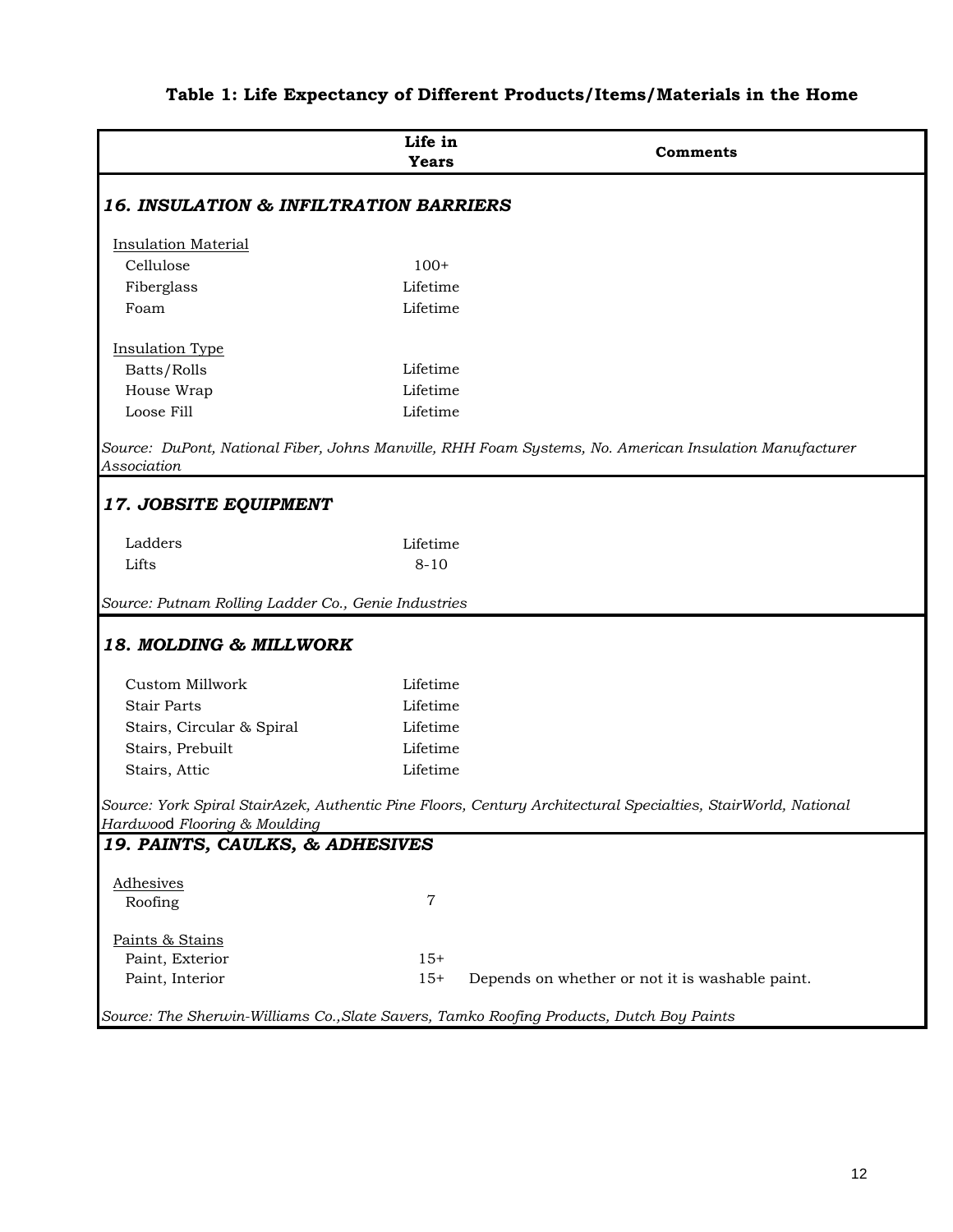|                                                                                            | Life in<br><b>Years</b> | Comments                                                                                                                                                                                                                              |
|--------------------------------------------------------------------------------------------|-------------------------|---------------------------------------------------------------------------------------------------------------------------------------------------------------------------------------------------------------------------------------|
| 20. PANELS                                                                                 |                         |                                                                                                                                                                                                                                       |
| Hardboard                                                                                  | 30                      |                                                                                                                                                                                                                                       |
| Oriented-Strand Board                                                                      | 25-30                   |                                                                                                                                                                                                                                       |
| Particleboard                                                                              | 60                      |                                                                                                                                                                                                                                       |
| Plywood                                                                                    | 60                      |                                                                                                                                                                                                                                       |
| Softwood                                                                                   | 30                      |                                                                                                                                                                                                                                       |
| Underlayment, Flooring                                                                     | 25                      |                                                                                                                                                                                                                                       |
| Wall Panels                                                                                | Lifetime                |                                                                                                                                                                                                                                       |
| Source: Georgia Pacific Corp., NGS Materials, Weyerhaeuser, James Hardie Building Products |                         |                                                                                                                                                                                                                                       |
| 21. ROOFING                                                                                |                         |                                                                                                                                                                                                                                       |
|                                                                                            |                         |                                                                                                                                                                                                                                       |
| Material                                                                                   |                         |                                                                                                                                                                                                                                       |
| Aluminium Roof Coating                                                                     | $3 - 7$                 |                                                                                                                                                                                                                                       |
| Fiber Cement                                                                               | 25                      |                                                                                                                                                                                                                                       |
| Asphalt                                                                                    | 20                      |                                                                                                                                                                                                                                       |
| Modified Bitumen                                                                           | 20                      |                                                                                                                                                                                                                                       |
| Copper                                                                                     | Lifetime                |                                                                                                                                                                                                                                       |
| Simulated Slate                                                                            | 50                      |                                                                                                                                                                                                                                       |
| Wood                                                                                       | 30                      |                                                                                                                                                                                                                                       |
| Clay/Concrete                                                                              | Lifetime                |                                                                                                                                                                                                                                       |
| Slate                                                                                      | $50+$                   |                                                                                                                                                                                                                                       |
| Coal and Tar                                                                               | 30                      |                                                                                                                                                                                                                                       |
|                                                                                            |                         |                                                                                                                                                                                                                                       |
|                                                                                            |                         | Source: Gardner-Gibson, Maxitile, National Roofing Contractors Association, GAF Material Corp., Asphalt Roofing                                                                                                                       |
|                                                                                            |                         | Manufacturer's Association, Johns Manville, Metal Roof Specialties, Nycore, Authentic roof, 208 Shake&Shingle, The<br>Northern Roof Tile Sales Co., Universal Marble & Granite, Slate Savers, Koppers, Northern Elastomeric, EcoStar, |

*Metals USA, GAF Material Corp.*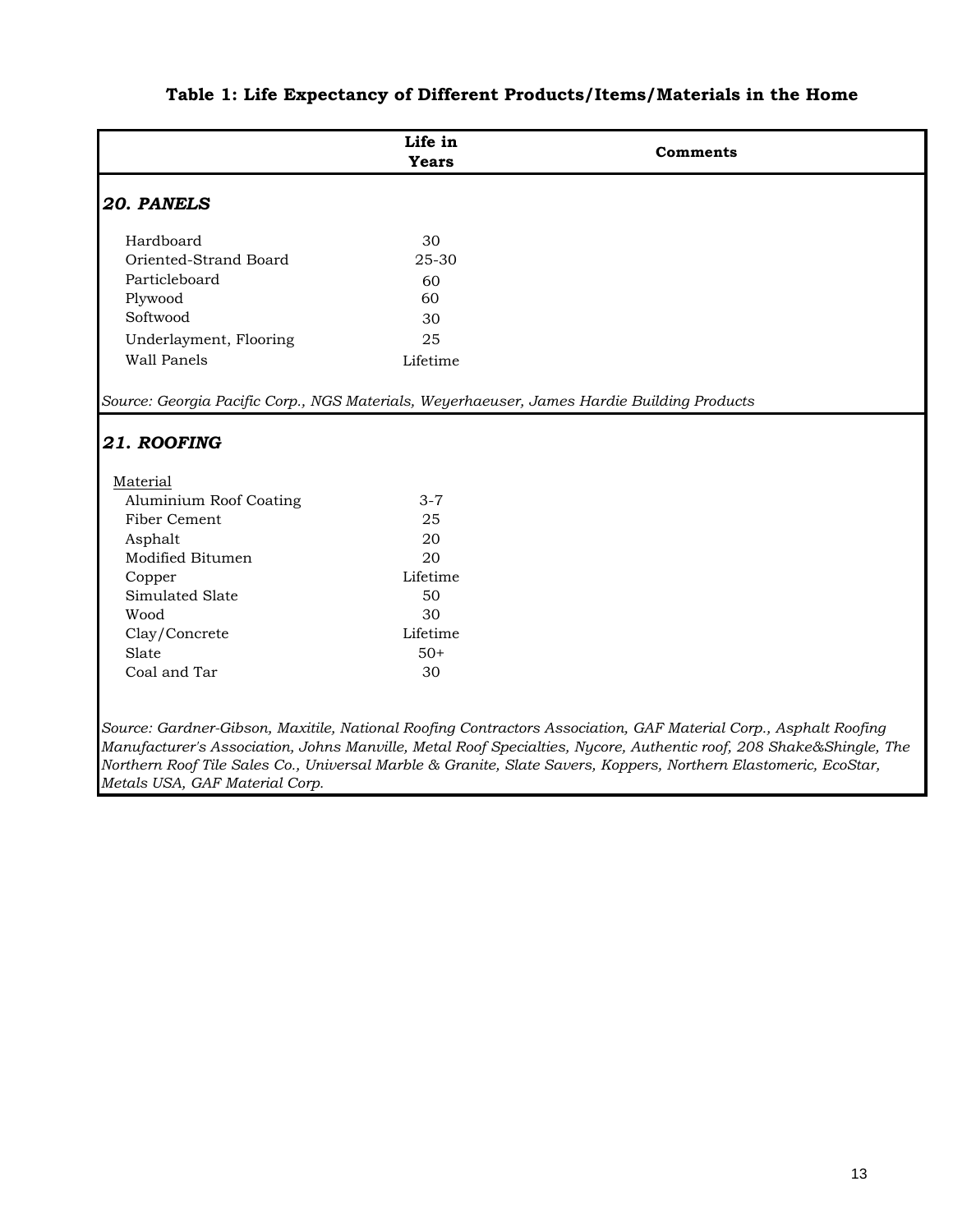|                                         | Life in<br><b>Years</b> | Comments                                                  |
|-----------------------------------------|-------------------------|-----------------------------------------------------------|
| 22. SIDING & ACCESSORIES                |                         |                                                           |
|                                         |                         |                                                           |
| Material                                |                         |                                                           |
| <b>Brick</b>                            | Lifetime                |                                                           |
| Engineered Wood                         | Lifetime                |                                                           |
| Fiber Cement                            | Lifetime                |                                                           |
| Manufactured Stone                      | Lifetime                |                                                           |
| Stone                                   | Lifetime                |                                                           |
| Stucco                                  | 50-100                  |                                                           |
| Vinyl                                   | Lifetime                |                                                           |
|                                         |                         |                                                           |
| Related Accessories                     |                         |                                                           |
| Soffits/Fascias                         | 50                      | This time period applies for fascia in fiber-cement only. |
| Trim                                    | 25                      |                                                           |
|                                         |                         |                                                           |
| Shutters                                |                         |                                                           |
| Wood/Exterior                           | 20                      |                                                           |
| Wood/Interior                           | $15+$                   |                                                           |
| Aluminium/Interior                      | $10+$                   | Sun can cause the strings to break.                       |
|                                         |                         |                                                           |
| <b>Gutters and Downspouts</b><br>Copper | $50+$                   |                                                           |
| Aluminium                               | 20                      |                                                           |
| Galvanized Steel                        | 20                      |                                                           |
| Downspouts (Aluminum)                   | 30                      |                                                           |
| Downspouts (Copper)                     | 100                     |                                                           |
|                                         |                         |                                                           |

*Source: Boral Bricks, APA, GAF Material Corp., James Hardie Building Products, Boulder Creek Stone and Brick, Owens Corning, Genstone Enterprises, El Rey Stucco, Heartland Building Products, Azek, James Hardie Building Products, Blinds.com, Vixen Hill Mfg. Co., Yost Mfg. & Supply, Berger Building Products, Guttersupply.com, (Rain Trade Corp. division)*

#### *23. SITE & LANDSCAPING*

| Asphalt Driveway       | $15-20$  |                                                         |
|------------------------|----------|---------------------------------------------------------|
| Polyvinyl Fences       | Lifetime |                                                         |
| Clay Paving            | Lifetime |                                                         |
| Underground PVC Piping | 25       |                                                         |
| Valves                 | 20       |                                                         |
| Sprinklers             | 20       | Usually made obsolete by advances in technology.        |
| Controllers            | 15       | Lifespan given for areas not prone to lighting strikes. |
| Tennis Court           |          |                                                         |
| Fast-Dry Green         | Lifetime |                                                         |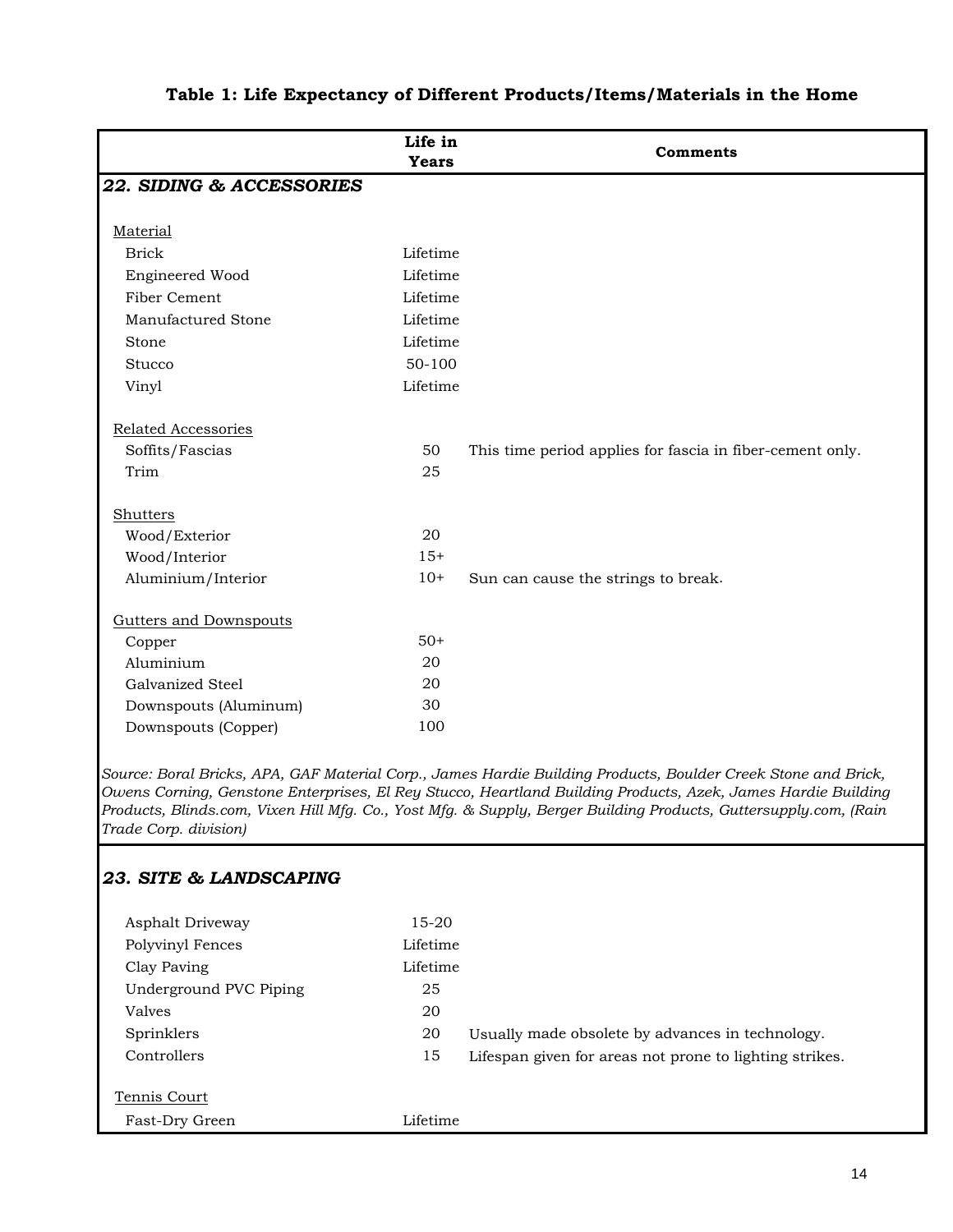|                                                                                                                        | Life in<br><b>Years</b>          | Comments                                                                                                                                                                                                                                                                               |
|------------------------------------------------------------------------------------------------------------------------|----------------------------------|----------------------------------------------------------------------------------------------------------------------------------------------------------------------------------------------------------------------------------------------------------------------------------------|
| 23. SITE & LANDSCAPING (Continued)                                                                                     |                                  |                                                                                                                                                                                                                                                                                        |
| Asphalt with Acrylic Coating                                                                                           | $12 - 15$                        | Age before requiring major work. Requires recoating every 5-7<br>years.                                                                                                                                                                                                                |
| Asphalt with Acrylic Cushion<br>Coating                                                                                | 12-15                            | Age before requiring major work. Requires recoating every<br>5-7 years.                                                                                                                                                                                                                |
| American Red Clay                                                                                                      | Lifetime                         |                                                                                                                                                                                                                                                                                        |
| Fast-Dry with Subsurface<br>Irrigation Red or Green                                                                    |                                  | Lifetime Maintenance: average 10 minutes a day per court.                                                                                                                                                                                                                              |
| Swimming pool                                                                                                          |                                  |                                                                                                                                                                                                                                                                                        |
| General                                                                                                                | Lifetime                         |                                                                                                                                                                                                                                                                                        |
| Concrete Shell                                                                                                         | $25+$                            |                                                                                                                                                                                                                                                                                        |
| Interior Finish/Plaster                                                                                                | $10 - 15$                        |                                                                                                                                                                                                                                                                                        |
| Interior Finish/Pebble-tec                                                                                             | 25-35                            |                                                                                                                                                                                                                                                                                        |
| Interior Finish/Tile                                                                                                   | 15-25                            |                                                                                                                                                                                                                                                                                        |
| <b>Cleaning Equipment</b>                                                                                              | $7 - 10$                         |                                                                                                                                                                                                                                                                                        |
| Decking                                                                                                                | 15                               |                                                                                                                                                                                                                                                                                        |
| Waterline Tile                                                                                                         | 10                               |                                                                                                                                                                                                                                                                                        |
| 24. WALLS, CEILINGS, & FINISHES<br><b>Accoustical Ceiling</b><br>Ceiling Suspension<br>Ceramic Tile<br>Standard Gypsum | Lifetime<br>Lifetime<br>Lifetime | Source: Paddock Pools, Patios & Spas, Boral Bricks, Accurate Tennis, Aquatic Technology, Huyser, Digger Specialties,<br>Inc., Aquatech Pools - Society of Professional Builders, Inyo Pool Products, Omega Pool Structures, Inc.<br>Lifetime Moisture or movement can affect lifespan. |
| Source: Interceramicusa, United States Gypsum Co., Messmers Inc., DAP                                                  |                                  |                                                                                                                                                                                                                                                                                        |
| 25. WINDOWS, SKYLIGHTS, & GLASS                                                                                        |                                  |                                                                                                                                                                                                                                                                                        |
| Glass & Glazing Materials                                                                                              |                                  |                                                                                                                                                                                                                                                                                        |
| Window Glazing                                                                                                         | $10+$                            |                                                                                                                                                                                                                                                                                        |
| Windows                                                                                                                |                                  |                                                                                                                                                                                                                                                                                        |
| Aluminum/Aluminus Clad                                                                                                 | 15-20                            |                                                                                                                                                                                                                                                                                        |
| Wood                                                                                                                   | $30+$                            | Some parts of the window may have to be replaced, so lifespan<br>may vary.                                                                                                                                                                                                             |

*Source: Polygal, Gallina USA, LLC, Allied Window*

*[Note: This report should be used as a general guideline only. None of the information in this report should be interpreted as a representation, warranty or guarantee regarding the life expectancy or performance of any individual product or product line. Readers should not make buying decisions and/or product selections based solely on the information contained in this report.]*